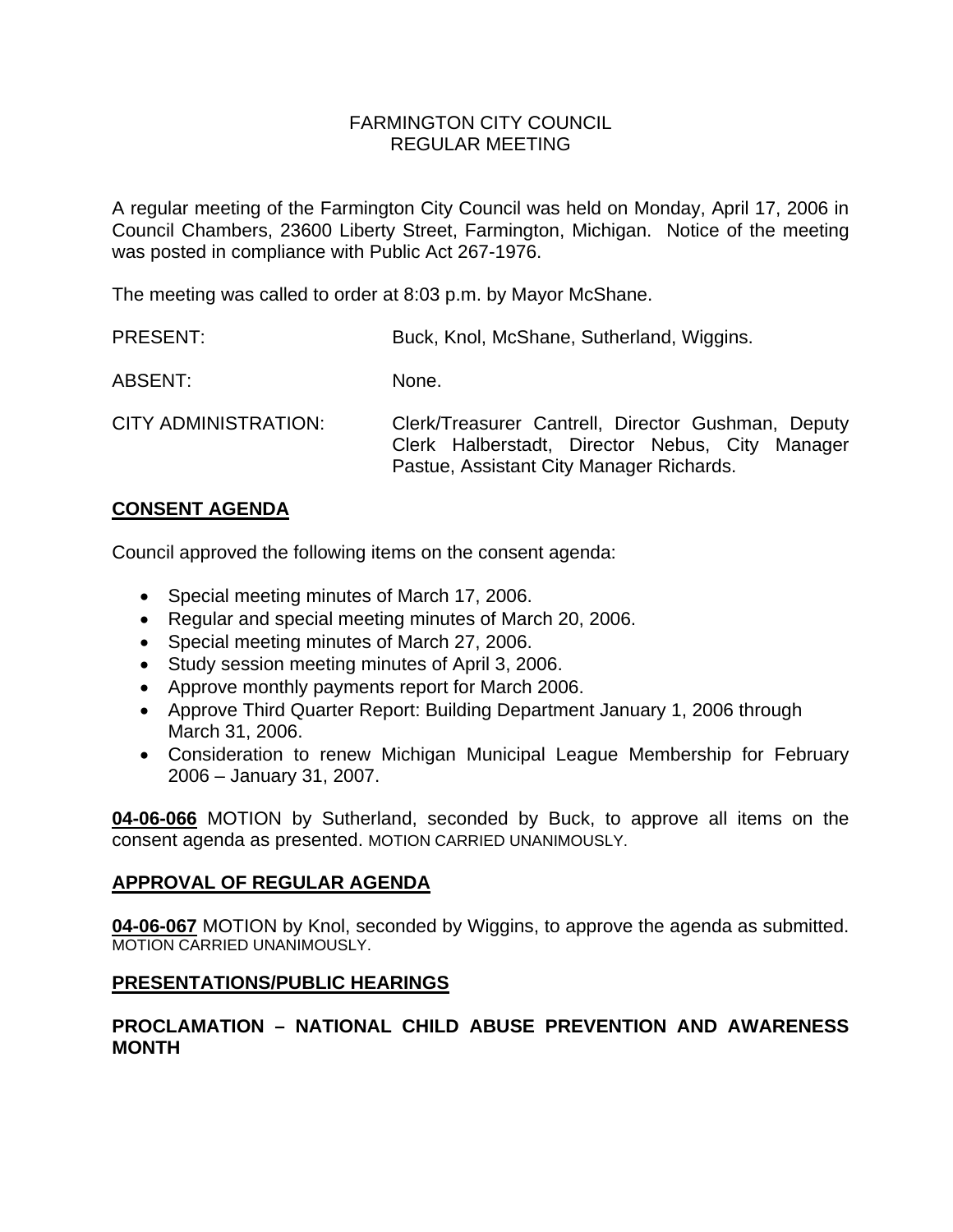### COUNCIL PROCEEDINGS -2- April 17, 2006

Mayor McShane delayed the presentation until the arrival of a representative from the National Child Abuse and Neglect Council Oakland County.

## **INTRODUCE GOVERNOR WARNER BUST AND SCULPTOR, BERNADETTE ZACHARA-MARCOS**

Bernadette Zachara-Marcos, sculptor, and Dick Carvell, Mansion volunteer, were present to unveil a bust of Governor Warner for display in the Warner Mansion. Sculptor Zachara-Marcos discussed the sculpting process and noted that the Arts Council arranged for filming of the entire process.

Mayor McShane praised the work of Mrs. Zachara-Marcos and noted the uncanny likeness of the bust to Governor Warner.

Mayor McShane praised the efforts of Dick Carvell in acquiring the bust for the Mansion. She stated that the creation of the bust is a special moment in history because it symbolizes the concern and dedication that he has always given to the Mansion. She noted that the Mansion stands as a treasure in Farmington in large part due to the endeavors of Mr. Carvell. On behalf of herself and Council, she thanked him for his many contributions to the City and the Mansion.

# **RRRASOC PRESENTATION – MICHAEL CSAPO, GENERAL MANAGER**

Mike Csapo, General Manager of Resource Recovering and Recycling Authority of Southwest Oakland County (RRRASOC), was present to provide an annual update of recycling activities. He stated that Farmington has the highest recycling rate of communities represented by RRRASOC. He discussed the implementation of new programs including recycling computers and a web-based data management system.

Councilmember Wiggins recognized the success of recycling in Farmington but questioned where improvements could be made. Csapo responded that new collection and processing methods are being reviewed. He stated that they are looking at the option of providing larger containers which studies have shown would result in increased recycling. He discussed other innovative ideas in recycling including measuring the weight of recyclables at point of pick-up.

Councilmember Knol asked about the feasibility of a "pay as you throw" program which bases cost on the amount recycled. She cited the logistical problems related to the program. Csapo responded that RRRASOC strongly endorses "pay as you throw" programs and noted their success in other communities.

Councilmember Sutherland asked about the promotion of composting to residents. Csapo responded that RRRASOC has available a literature package that addresses this process.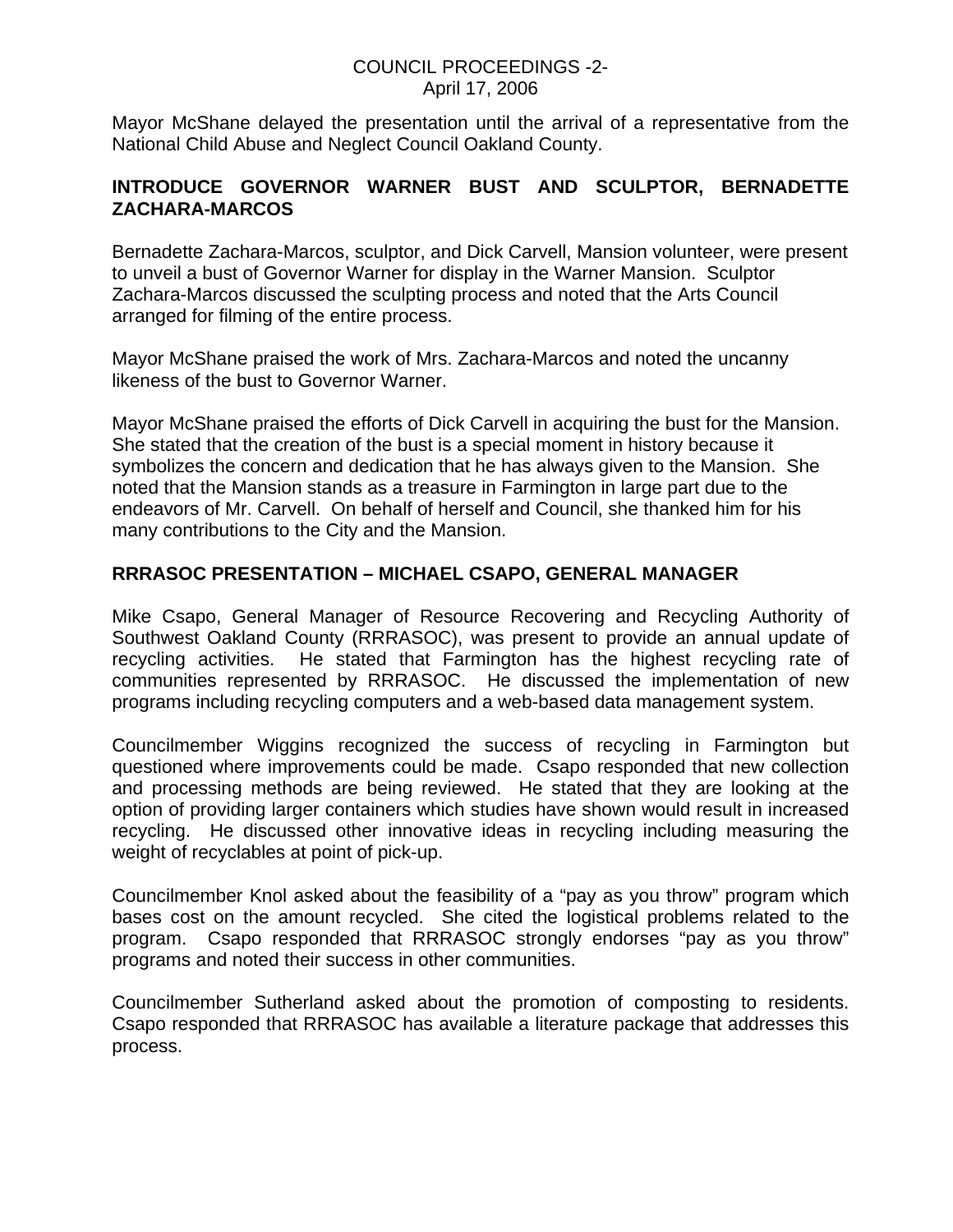### COUNCIL PROCEEDINGS -3- April 17, 2006

Mayor McShane asked about the placement of recycling bins in the back of apartment and condo communities. Csapo responded that apartment complexes are challenging because they usually are not under the authority of municipal collections and managers are typically not interested in becoming involved in recycling. He noted an earlier unsuccessful attempt to implement recycling at a Farmington apartment complex.

City Manager Pastue advised that at a future study session Council may want to consider service alternatives provided by RRRASOC.

## **UNFINISHED BUSINESS**

# **CONSIDERATION TO ADOPT ORDINANCE C-715-2006**

Administration advised that as a result of a charter amendment approved by voters in November 2005, Ordinance C-715-2006 establishes purchasing, contract, and disposal of city-owned assets policies and procedures.

**04-06-068** MOTION by Knol, seconded by Buck, to adopt Ordinance C-715-2006 to amend Chapter 2 – Administration, Article 6 – Finance, Division 2 – Purchasing and Division 3 – Contracts and Sale of City Owned Assets in order to amend the requirements relating to purchasing to comply with voted amendments to the City Charter. [SEE ATTACHED ORDINANCE].

ROLL CALL Ayes: Knol, McShane, Sutherland, Wiggins, Buck. Nays: None. Absent: None. MOTION CARRIED UNANIMOUSLY.

#### **NEW BUSINESS**

## **CONSIDERATION TO APPROVE CHATHAM HILLS FOOTING DRAIN DISCONNECT PROGRAM**

Administration advised that estimate #7 represents the completion of 57 of 70 homes in the Chatham Hills Footing Drain Disconnect Project.

**RESOLUTION 04-06-069** Motion by Sutherland, seconded by Wiggins, to approve payment of construction estimate #7 to Bidigare Contractors in the amount of \$41,236.65 for the Chatham Hills Footing Drain Disconnect Project.

ROLL CALL Ayes: McShane, Sutherland, Wiggins, Buck, Knol. Nays: None. Absent: None. MOTION CARRIED UNANIMOUSLY.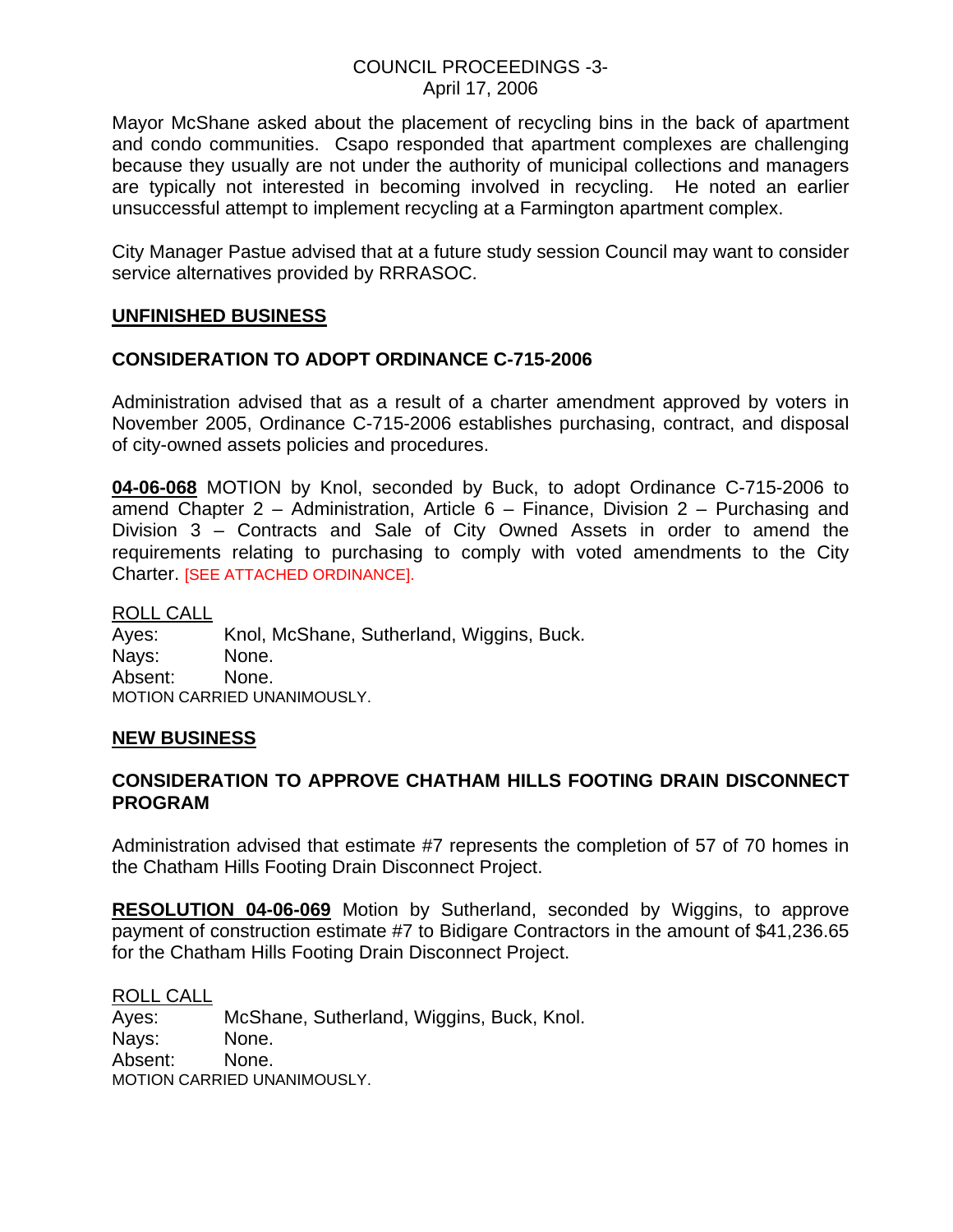#### COUNCIL PROCEEDINGS -4- April 17, 2006

### **CONSIDERATION OF 2006 PAVING PROGRAM BIDS AND CONTRACT AWARD**

Administration advised that bids were solicited for the 2006 paving program that involves reconstruction of the north portion of Raphael Street, just south of Ten Mile Road. Administration further advised that the City's consulting engineers, Orchard, Hiltz & McCliment reviewed the bids and recommended that the City award the contract to DiLisio Contracting, Inc. Administration advised that the recommended bid is \$75,000 under the engineers original estimate for the project.

Sutherland asked if the construction on Raphael Street would cause traffic and parking concerns during the Founders Festival. Director Gushman responded that the project is scheduled to be completed by the start of the Festival, however, overflow parking could still be accessed if construction was not completed on time.

**RESOLUTION 04-06-070** Motion by Wiggins, seconded by Knol, to accept the 2006 Paving Program bids and award the contract to DiLisio Contracting Inc. in the amount of \$194,099.00 and authorize the City Manager to sign the prepared contract.

ROLL CALL Ayes: Sutherland, Wiggins, Buck, Knol, McShane. Nays: None. Absent: None. MOTION CARRIED UNANIMOUSLY.

## **HURON RIVER HUNTING AND FISHING CLUB, SPECIAL OUTDOOR ACTIVITIES**

Administration recommended approval of the Huron River Hunting and Fishing Club to host outdoor events in their parking lot as requested.

**04-06-071** MOTION by Knol, seconded by Sutherland, to grant permission for special outdoor events and tents at the Huron River Hunting and Fishing Club; Men's Classic Car Stag on June 13, 2006; Cigar Dinner on June 21, 2006; and Clambake in August, 2006 (date to be determined), as described in the Club's request for Council approval. MOTION CARRIED UNANIMOUSLY.

## **SOUTH FARMINGTON BASEBALL, INC. – PARADE PERMIT**

Administration recommended approval of the use of city streets for conducting the South Farmington Baseball parade and approved to provide the assistance of the Public Safety Department to ensure safety along the route.

**04-06-072** MOTION by Sutherland, seconded by Buck, to authorize the use of city streets for the South Farmington Baseball, Inc. annual opening day parade on Saturday, May 6, 2006, beginning at 10:00 a.m. and culminating in a celebration at Shiawassee Park; and for the Public Safety Department to provide assistance to ensure safety along the parade route. MOTION CARRIED UNANIMOUSLY.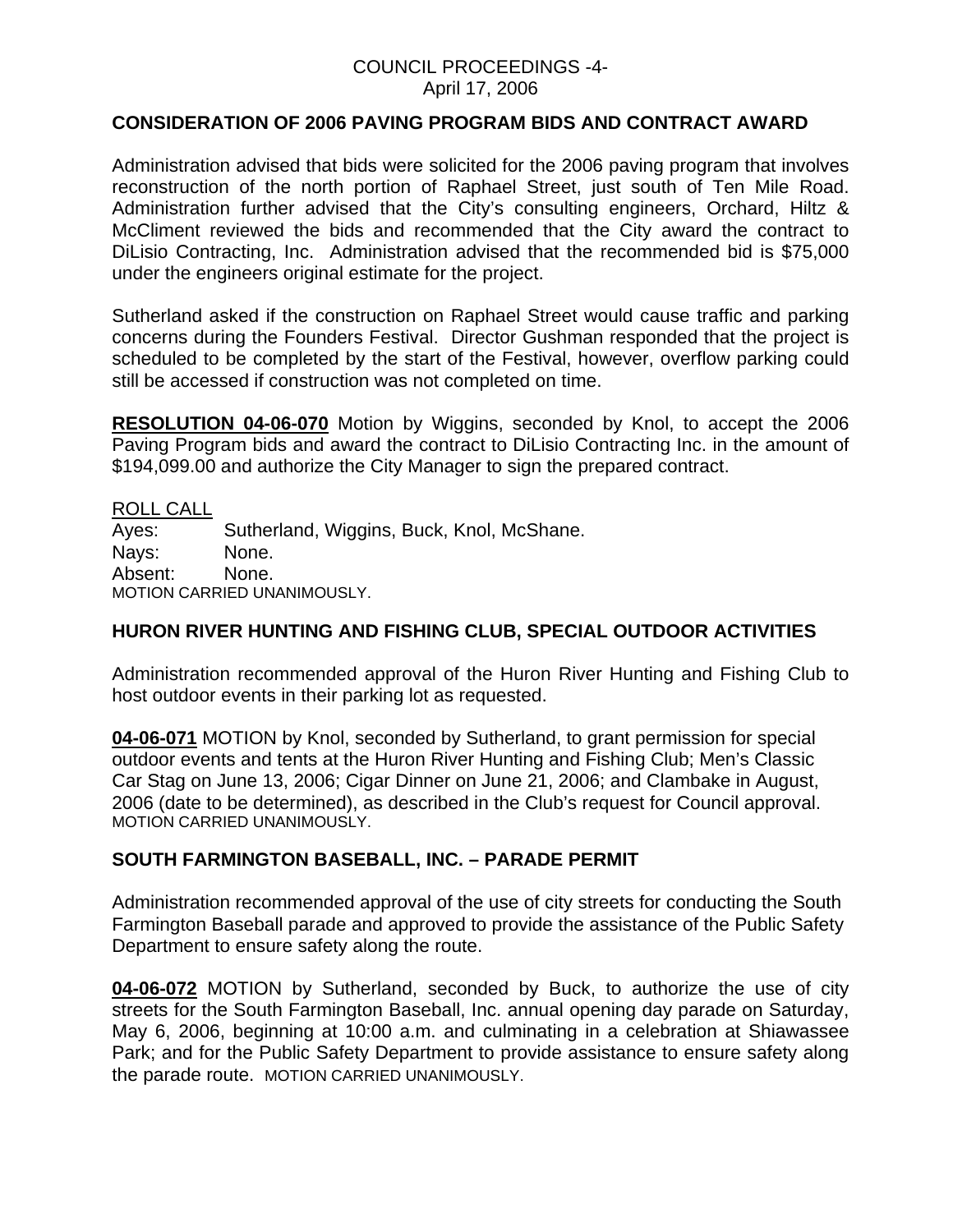### COUNCIL PROCEEDINGS -5- April 17, 2006

## **FARMINGTON ORDER OF THE EASTERN STAR PICNIC, JULY 30, 2006**

Administration recommended that Council grant the request of the Farmington Order of the Eastern Star to utilize the grounds of the Farmington Masonic Hall on July 30, 2006.

**04-06-073** MOTION by Wiggins, seconded by Sutherland, to approve a request from the Farmington Order of the Eastern Star for use of the Farmington Masonic Hall grounds on July 30, 2006 for a members-only picnic. MOTION CARRIED UNANIMOUSLY.

## **CONSIDERATION TO APPROVE CLASSIC CAR SHOW IN THE VILLAGE COMMONS PARKING LOT**

Administration recommended approval of the 2006 Classic Car Show in the Village Commons parking lot.

McShane noted that this event is in the Downtown Development Authority District and should be well publicized.

**04-06-074** MOTION by Sutherland, seconded by Knol, to approve a request from Bellacino's Pizza and Grinders to host the 2006 Classic Car Show to be held in the western portion of the Village Commons parking lot each Monday evening beginning in April and concluding in October 2006. MOTION CARRIED UNANIMOUSLY.

### **RATIFICATION OF COAM COLLECTIVE BARGAINING AGREEMENT**

Administration reviewed the provisions of the collective bargaining agreement noting upward adjustments to Commander's wages to achieve internal equity and ensure parity with surrounding law enforcement agencies. Administration noted that health benefits are in line with that of other City Departments.

**RESOLUTION 04-06-075** Motion by Buck, seconded by Sutherland, to approve a 3 ½ year collective bargaining agreement with the Command Officers Association of Michigan (COAM) bargaining unit effective July 1, 2005 and ending December 31, 2008 and authorize the City Manager and City Clerk to sign the agreement on behalf of the City. [SEE ATTACHED AGREEMENT].

ROLL CALL

Ayes: Wiggins, Buck, Knol, McShane, Sutherland. Nays: None. Absent: None. MOTION CARRIED UNANIMOUSLY.

## **CONSIDERATION TO APPROVE MEMORANDUM OF UNDERSTANDING REGARDING RETIREMENT TERMS FOR PATSY CANTRELL AND AGREEMENT FOR SERVICES**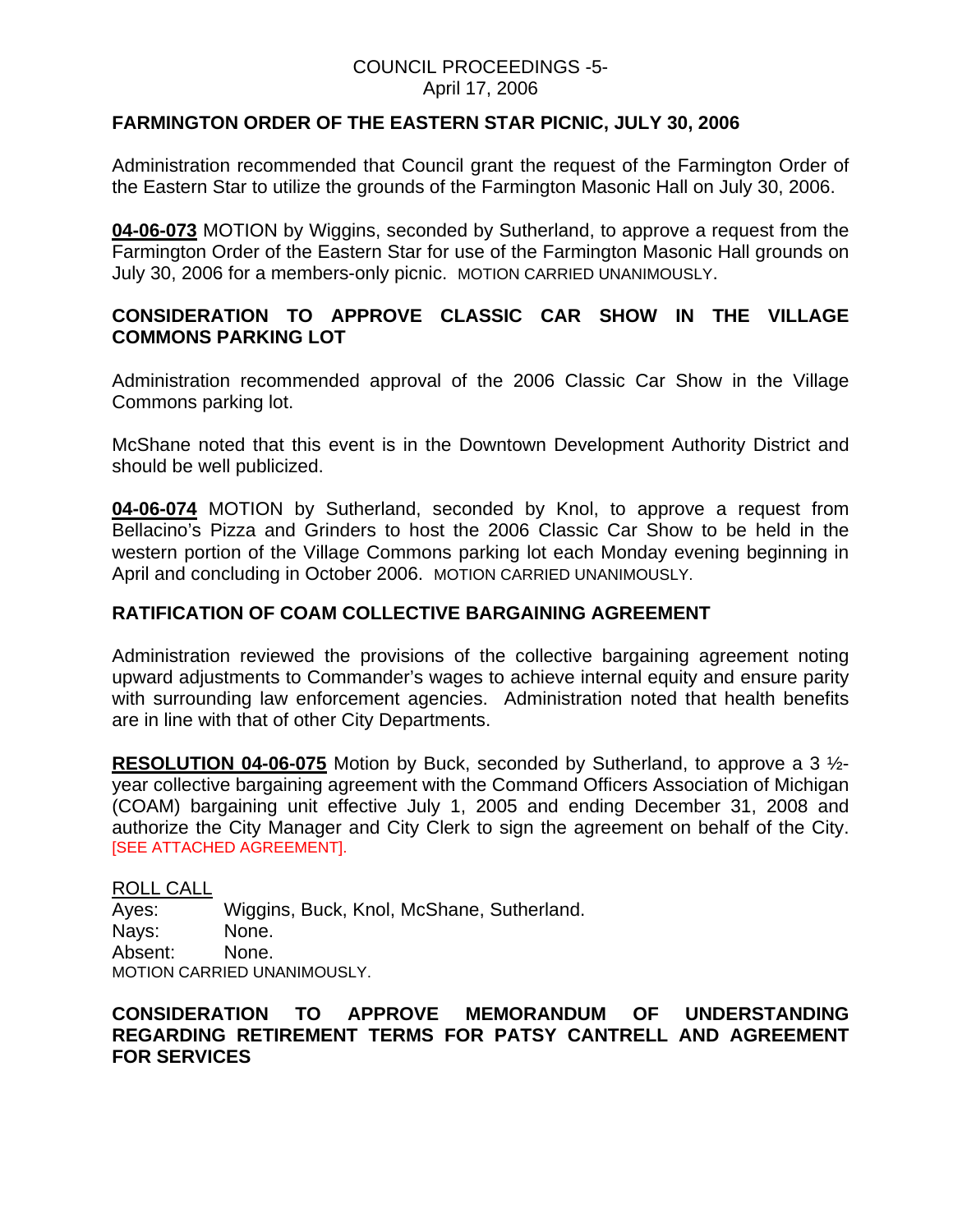#### COUNCIL PROCEEDINGS -6- April 17, 2006

Administration briefly reviewed the provisions of Clerk/Treasurer Cantrell's Memorandum of Understanding regarding her retirement on June 23, 2006 and Agreement for Services wherein Cantrell would provide consulting services effective July 1, 2006.

Mayor McShane noted that the City is fortunate to have a transition period in which financial planning expertise will be provided, particularly to the pension plan and to the Treasurer position.

**RESOLUTION 04-06-076** Motion by Knol, seconded by Wiggins, to approve a Memorandum of Understanding regarding retirement terms and an agreement for services with Patsy Cantrell. [SEE ATTACHED MEMORANDUM AND AGREEMENT].

#### ROLL CALL

Ayes: Buck, Knol, McShane, Sutherland, Wiggins. Nays: None. Absent: None. MOTION CARRIED UNANIMOUSLY.

### **BOARD AND COMMISSION APPOINTMENTS**

#### **Traffic and Safety Board**

**04-06-077** MOTION by Sutherland, seconded by Knol, to appoint Jeff McGowen to the Traffic and Safety Board, to complete an unexpired term ending June 30, 2007. MOTION CARRIED UNANIMOUSLY.

#### **Planning Commission**

**04-06-078** MOTION by Knol, seconded by Buck, to appoint Kevin Christiansen to the Planning Commission, to complete an unexpired term ending June 30, 2006. MOTION CARRIED UNANIMOUSLY.

#### **Board of Zoning Appeals**

**04-06-079** MOTION by Wiggins, seconded by Sutherland, to appoint Kristen Kuiken to the Board of Zoning Appeals, to complete an unexpired term ending June 30, 2007. MOTION CARRIED UNANIMOUSLY.

#### **CITY MANAGER'S RECOMMENDED FY 2006-2007 BUDGET**

City Manager Pastue presented the recommended FY 2006-07 budget for the City of Farmington.

*Mayor McShane readdressed the following item from earlier in the agenda and requested that City Manager Pastue review the proclamation since a representative had not arrived.*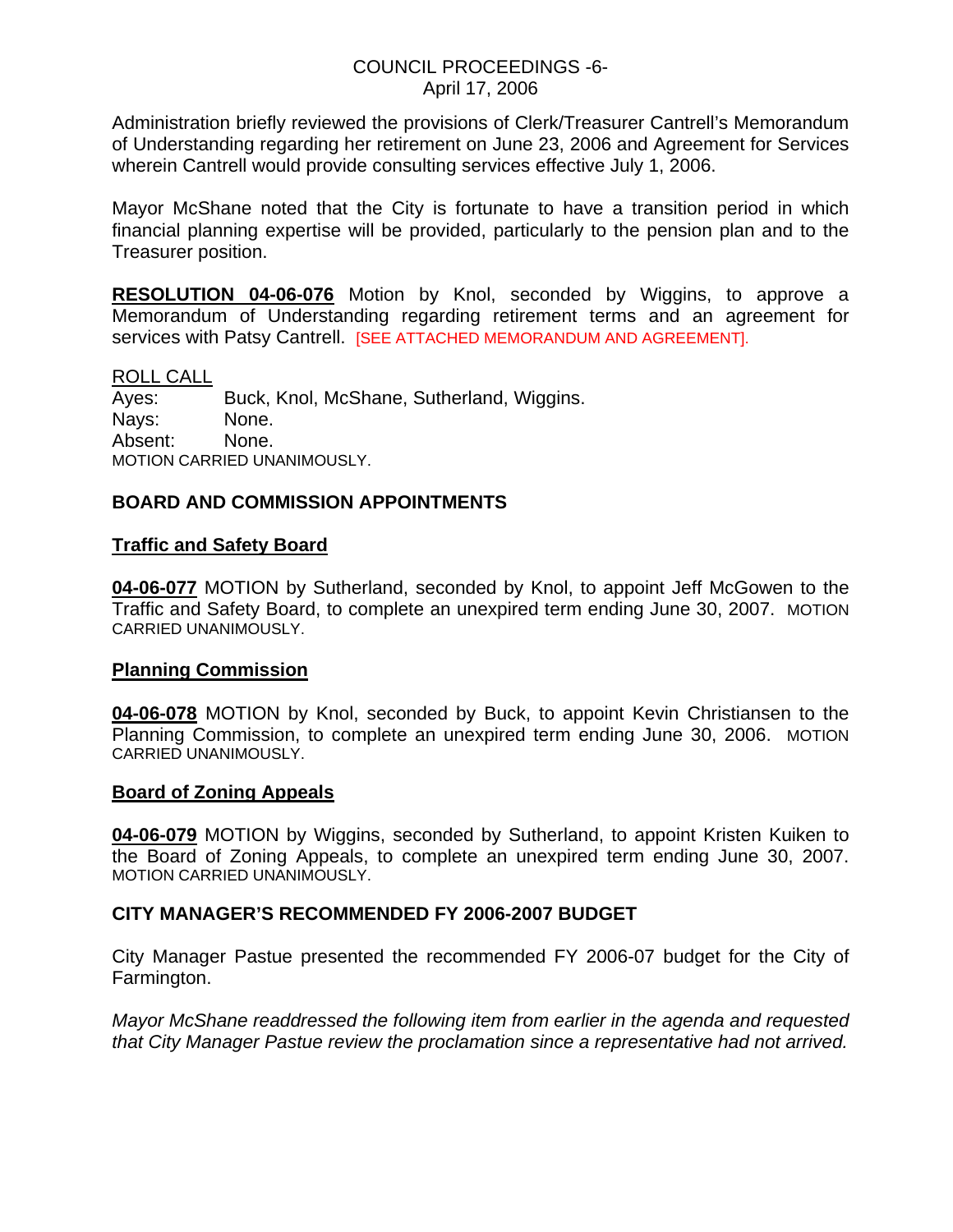#### COUNCIL PROCEEDINGS -7- April 17, 2006

### **PROCLAMATION – NATIONAL CHILD ABUSE PREVENTION AND AWARENESS MONTH**

**04-06-080** MOTION by Buck, seconded by Wiggins, to proclaim April as National Child Abuse Prevention and Awareness Month in the City of Farmington. MOTION CARRIED UNANIMOUSLY.

#### **PUBLIC COMMENT**

Jeff McGowan, 21052 Larkspur, thanked Council for his appointment to the Traffic and Safety Board. He thanked Dick Carvell for the time and effort he has given to the Warner Mansion. He praised the beauty of the Warner Bust. He recognized the contribution of the docents at the Mansion. He stated that he would like to see more history of Farmington in the Mansion.

Clerk/Treasurer Cantrell stated that it has been a pleasure to serve the Council and the residents of Farmington during her tenure with the City. She further thanked Council for providing the opportunity for a transition period.

### **COUNCIL COMMENT**

Sutherland noted concerns of residents regarding environmental issues related to the proposed changes in Shiawassee Park. She asked if the City could obtain environmental expertise to allay some of these fears.

City Manager Pastue advised that the switchback ramp would require the approval of the Michigan Department of Environmental Quality that would ensure against any harm to the environment. He stated that his office would do a better job of addressing some of the miscommunications that have taken place regarding the project.

Sutherland asked if chunks of concrete on the west side of the park staircase is due to erosion. Director Gushman responded that the concrete was part of a bank stabilization project.

Knol asked City Manager Pastue about an earlier request for a presentation on dual water meters. Pastue responded that this issue would be included on the May 1, 2006 meeting agenda. McShane noted that based on previous discussions, dual water meters provide no cost benefit to the City. Director Gushman clarified that a minimum reimbursement is required by Detroit for water and sewer and if sewer revenue goes down then water costs would increase. Knol stated that the challenge is to arrive at an equitable solution in terms of who should be subsidizing the rates.

Nancy Leonard, 33309 Shiawassee, questioned the success of switchback ramps in other areas.